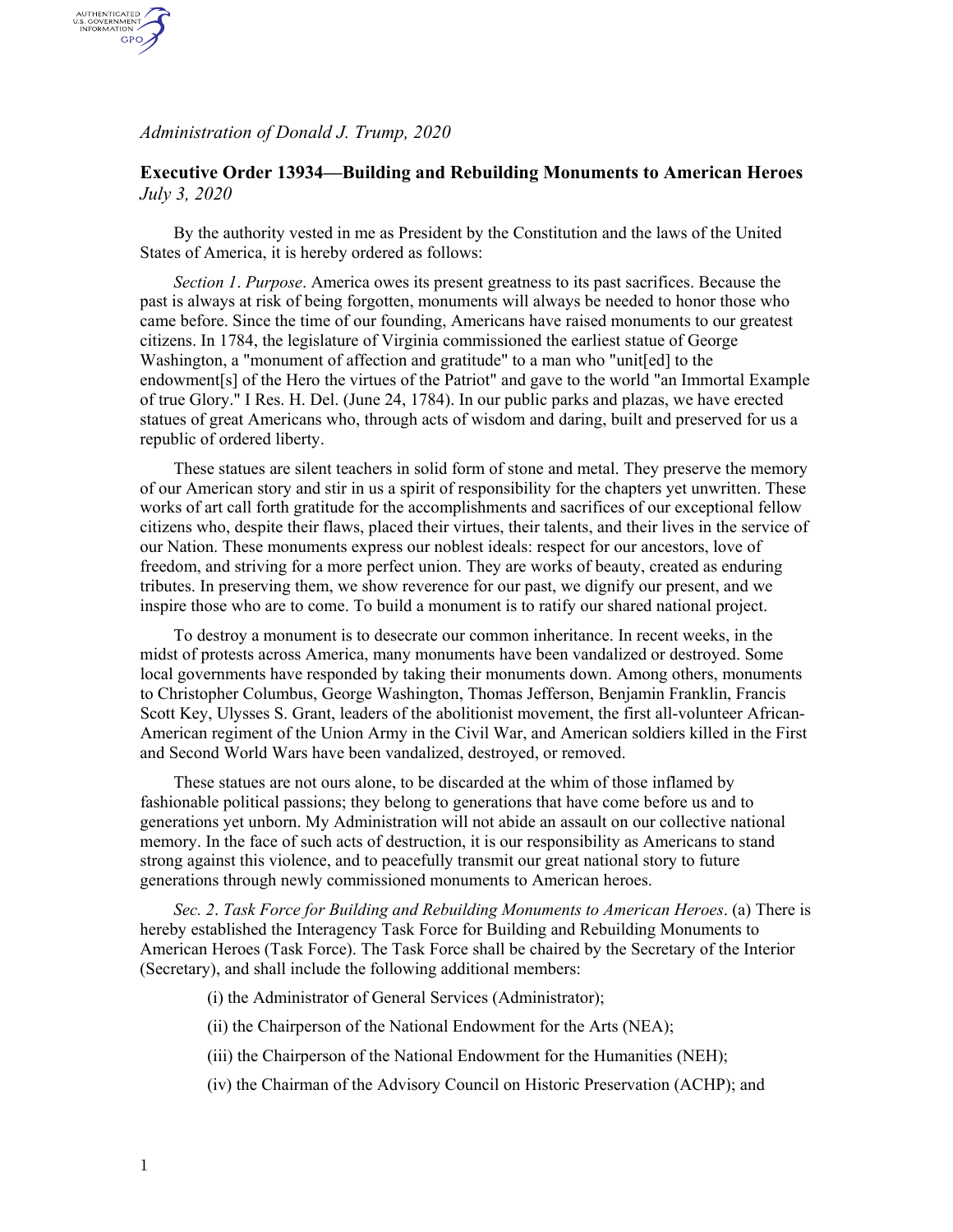(v) any officers or employees of any executive department or agency (agency) designated by the President or the Secretary.

(b) The Department of the Interior shall provide funding and administrative support as may be necessary for the performance and functions of the Task Force. The Secretary shall designate an official of the Department of the Interior to serve as the Executive Director of the Task Force, responsible for coordinating its day-to-day activities.

(c) The Chairpersons of the NEA and NEH and the Chairman of the ACHP shall establish cross-department initiatives within the NEA, NEH, and ACHP, respectively, to advance the purposes of the Task Force and this order and to coordinate relevant agency operations with the Task Force.

*Sec. 3*. *National Garden of American Heroes*. (a) It shall be the policy of the United States to establish a statuary park named the National Garden of American Heroes (National Garden).

(b) Within 60 days of the date of this order, the Task Force shall submit a report to the President through the Assistant to the President for Domestic Policy that proposes options for the creation of the National Garden, including potential locations for the site. In identifying options, the Task Force shall:

(i) strive to open the National Garden expeditiously;

(ii) evaluate the feasibility of creating the National Garden through a variety of potential avenues, including existing agency authorities and appropriations; and

(iii) consider the availability of authority to encourage and accept the donation or loan of statues by States, localities, civic organizations, businesses, religious organizations, and individuals, for display at the National Garden.

(c) In addition to the requirements of subsection 3(b) of this order, the proposed options for the National Garden should adhere to the criteria described in subsections  $(c)(i)$  through  $(c)(vi)$  of this section.

(i) The National Garden should be composed of statues, including statues of John Adams, Susan B. Anthony, Clara Barton, Daniel Boone, Joshua Lawrence Chamberlain, Henry Clay, Davy Crockett, Frederick Douglass, Amelia Earhart, Benjamin Franklin, Billy Graham, Alexander Hamilton, Thomas Jefferson, Martin Luther King, Jr., Abraham Lincoln, Douglas MacArthur, Dolley Madison, James Madison, Christa McAuliffe, Audie Murphy, George S. Patton, Jr., Ronald Reagan, Jackie Robinson, Betsy Ross, Antonin Scalia, Harriet Beecher Stowe, Harriet Tubman, Booker T. Washington, George Washington, and Orville and Wilbur Wright.

(ii) The National Garden should be opened for public access prior to the 250th anniversary of the proclamation of the Declaration of Independence on July 4, 2026.

(iii) Statues should depict historically significant Americans, as that term is defined in section 7 of this order, who have contributed positively to America throughout our history. Examples include: the Founding Fathers, those who fought for the abolition of slavery or participated in the underground railroad, heroes of the United States Armed Forces, recipients of the Congressional Medal of Honor or Presidential Medal of Freedom, scientists and inventors, entrepreneurs, civil rights leaders, missionaries and religious leaders, pioneers and explorers, police officers and firefighters killed or injured in the line of duty, labor leaders, advocates for the poor and disadvantaged, opponents of national socialism or international socialism, former Presidents of the United States and other elected officials, judges and justices, astronauts, authors,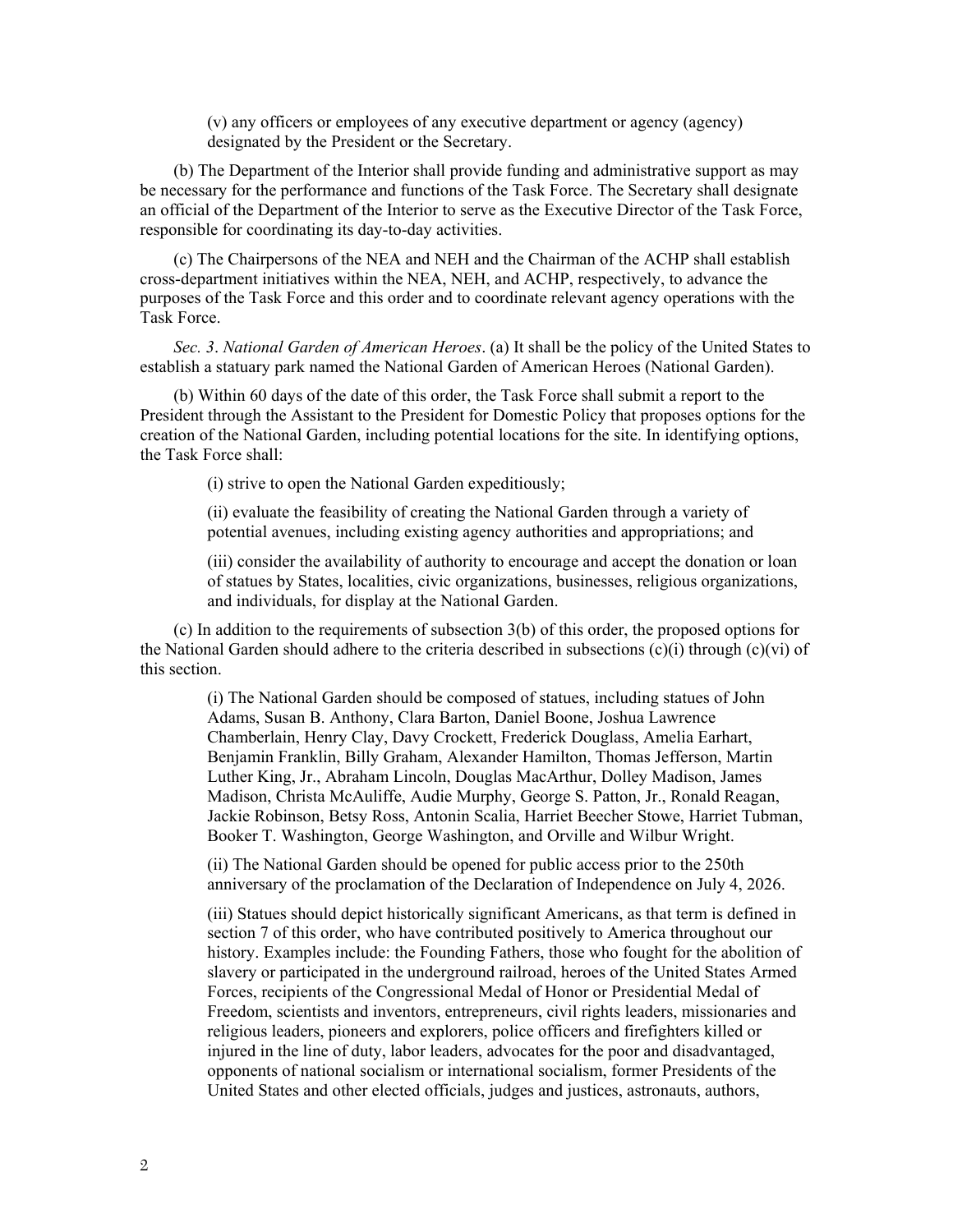intellectuals, artists, and teachers. None will have lived perfect lives, but all will be worth honoring, remembering, and studying.

(iv) All statues in the National Garden should be lifelike or realistic representations of the persons they depict, not abstract or modernist representations.

(v) The National Garden should be located on a site of natural beauty that enables visitors to enjoy nature, walk among the statues, and be inspired to learn about great figures of America's history. The site should be proximate to at least one major population center, and the site should not cause significant disruption to the local community.

(vi) As part of its civic education mission, the National Garden should also separately maintain a collection of statues for temporary display at appropriate sites around the United States that are accessible to the general public.

*Sec. 4*. *Commissioning of New Statues and Works of Art*. (a) The Task Force shall examine the appropriations authority of the agencies represented on it in light of the purpose and policy of this order. Based on its examination of relevant authorities, the Task Force shall make recommendations for the use of these agencies' appropriations.

(b) To the extent appropriate and consistent with applicable law and the other provisions of this order, Task Force agencies that are authorized to provide for the commissioning of statues or monuments shall, in expending funds, give priority to projects involving the commissioning of publicly accessible statues of persons meeting the criteria described in section 3(b)(iii) of this order, with particular preference for statues of the Founding Fathers, former Presidents of the United States, leading abolitionists, and individuals involved in the discovery of America.

(c) To the extent appropriate and consistent with applicable law, these agencies shall prioritize projects that will result in the installation of a statue as described in subsection (b) of this section in a community where a statue depicting a historically significant American was removed or destroyed in conjunction with the events described in section 1 of this order.

(d) After consulting with the Task Force, the Administrator of General Services shall promptly revise and thereafter operate the General Service Administration's (GSA's) Art in Architecture (AIA) Policies and Procedures, GSA Acquisition Letter V–10–01, and Part 102–77 of title 41, Code of Federal Regulations, to prioritize the commission of works of art that portray historically significant Americans or events of American historical significance or illustrate the ideals upon which our Nation was founded. Priority should be given to public-facing monuments to former Presidents of the United States and to individuals and events relating to the discovery of America, the founding of the United States, and the abolition of slavery. Such works of art should be designed to be appreciated by the general public and by those who use and interact with Federal buildings. Priority should be given to this policy above other policies contained in part 102–77 of title 41, Code of Federal Regulations, and revisions made pursuant to this subsection shall be made to supersede any regulatory provisions of AIA that may conflict with or otherwise impede advancing the purposes of this subsection.

(e) When a statue or work of art commissioned pursuant to this section is meant to depict a historically significant American, the statue or work of art shall be a lifelike or realistic representation of that person, not an abstract or modernist representation.

*Sec. 5*. *Educational Programming*. The Chairperson of the NEH shall prioritize the allocation of funding to programs and projects that educate Americans about the founding documents and founding ideals of the United States, as appropriate and to the extent consistent with applicable law, including section 956 of title 20, United States Code. The founding